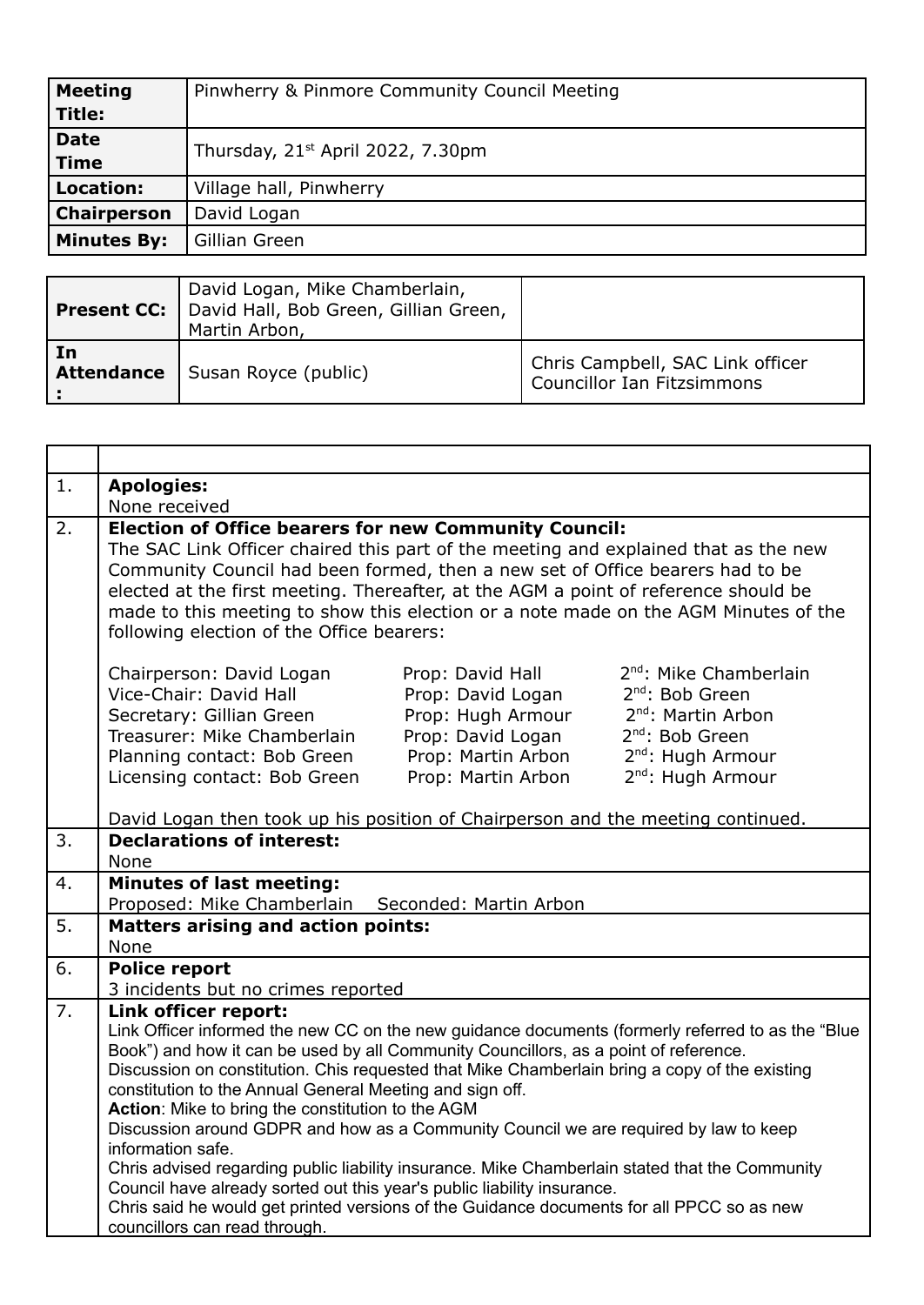|     | Chris also informed the CC that there were three full local CC elections, and that three to four                                                                                                     |
|-----|------------------------------------------------------------------------------------------------------------------------------------------------------------------------------------------------------|
|     | community councils have been disbanded.                                                                                                                                                              |
|     | Chris advised that Community Council Facebook sites should contain limited information and that                                                                                                      |
|     | the Community Council Website should be updated with meeting minutes etc.                                                                                                                            |
|     | Bob enquired on any available Admin funding for the Community Council website, in order to                                                                                                           |
|     | refresh its look. Discussion around making the Community Website being more mobile friendly and                                                                                                      |
|     | perhaps paying someone to update the Community Council Website. Chris advised all members to                                                                                                         |
|     | have a look at the website and give feedback at the next meeting.                                                                                                                                    |
|     | Chris informed the CC that a training day for SAC Link Officers had taken place and said it was very                                                                                                 |
|     | positive. Chris also advised that there is training for all new Community Councillors, Martin Arbon                                                                                                  |
|     | said that perhaps all Community Councillors would benefit from refresher training.                                                                                                                   |
|     | Action: Jilly to ask Tracy Whiteford to come over to Pinwherry to deliver training here to all                                                                                                       |
|     | <b>Community Councillors.</b><br>Bob advised he was disappointed with Sue Royce's Community Councillors Election Forms going                                                                         |
|     | missing and therefore not reaching SAC. Discussion around Co-Optees, and how it was possible                                                                                                         |
|     | for Sue to join the Community Council as a Specialist Co-Optee. Chirs advised that the Community                                                                                                     |
|     | Council would be required to advertise for two weeks. Bob discussed that the Guidance manual                                                                                                         |
|     | advised on a minimum one week advertisement for Specialist Co Optees. Discussion around the                                                                                                          |
|     | CC advertising for a Specialist Co-optee who would sit on the Community benefit funding                                                                                                              |
|     | committees.                                                                                                                                                                                          |
| 8.  | <b>Elected Member report:</b>                                                                                                                                                                        |
|     | Councillor Ian Fitzsimmons advised that Council was still in recess until after local elections.                                                                                                     |
|     | A planning matter had emerged regarding Substation Wind Farm: the substation can't go                                                                                                                |
|     | underground so has to go overground. Hugh asked why it had to go overground when the Barrhill                                                                                                        |
|     | substation went underground? Hugh felt that the Community wasn't listened to and felt disappointed                                                                                                   |
|     | in the consultation process.                                                                                                                                                                         |
| 9.  | <b>Planning and Licensing:</b>                                                                                                                                                                       |
|     | The Chair spoke of a proposed base site upgrade for the Emergency Services by installing a mast                                                                                                      |
|     | at a site above Colmonell. A planning application has been submitted for the mast to be raised to a                                                                                                  |
|     | height of 15 metres. Sue Royce asked why the landowner wouldn't consider trimming the height of<br>the trees instead of installing a higher mast? Bob said that the Community Council should ask the |
|     | applicant to reinstate the site once the Airwave network is switched off in 2026.                                                                                                                    |
|     | David Hall gave an update on Pinmore Play Park. He has spoken with Amy Watson, the                                                                                                                   |
|     | Development officer from the PPCDT and discussed plans and designs from 2015. David is not                                                                                                           |
|     | sure why these plans didn't go ahead. Amy asked David for approximate costs for the play park, so                                                                                                    |
|     | she can speak to Foundation Scotland. David had initially estimated a figure of £16k-25k. David has                                                                                                  |
|     | also spoken to David Lowden at SAC Open Spaces and received an estimate that could possibly                                                                                                          |
|     | be in the region of £150K. This would cover installation and purchasing costs and repairs for up to                                                                                                  |
|     | 10 years. Any development of the playpark will require funding in order for SAC to adopt the                                                                                                         |
|     | playpark for repairs etc. David advised that the play park could have a half basketball court and                                                                                                    |
|     | exercise equipment for adults too.                                                                                                                                                                   |
|     | Action: David Hall to arrange a site visit with David Lowden.                                                                                                                                        |
| 10. | <b>Roads</b>                                                                                                                                                                                         |
|     | David Hall said that there had been no further correspondence from SAC on the Pinmore 20 mph                                                                                                         |
|     | zone. Hugh informed the CC that the road barrier in Pinwherry village is still down and in a very                                                                                                    |
|     | dangerous position. The tree that South Ayrshire Council cut down during the last storm is still lying                                                                                               |
|     | in a dangerous position.<br>Action: Chris to raise an enquiry with SAC.                                                                                                                              |
|     | Discussion around CCTV, as reports have been received that another truck has hit the bridge,                                                                                                         |
|     | Action: Bob Green to speak to a former resident of Liglartrie Farm to gain information on how to                                                                                                     |
|     | access the CCTV.                                                                                                                                                                                     |
| 11. | <b>Treasurer's Report:</b>                                                                                                                                                                           |
|     | None. Statement of accounts for 2021/22 will be circulated for approval at the AGM                                                                                                                   |
|     | next month.                                                                                                                                                                                          |
| 12. | <b>Correspondence:</b>                                                                                                                                                                               |
|     | None other than mentioned above                                                                                                                                                                      |
| 13. | <b>Public Business:</b>                                                                                                                                                                              |
|     | None                                                                                                                                                                                                 |
| 14. | <b>AOCB:</b>                                                                                                                                                                                         |